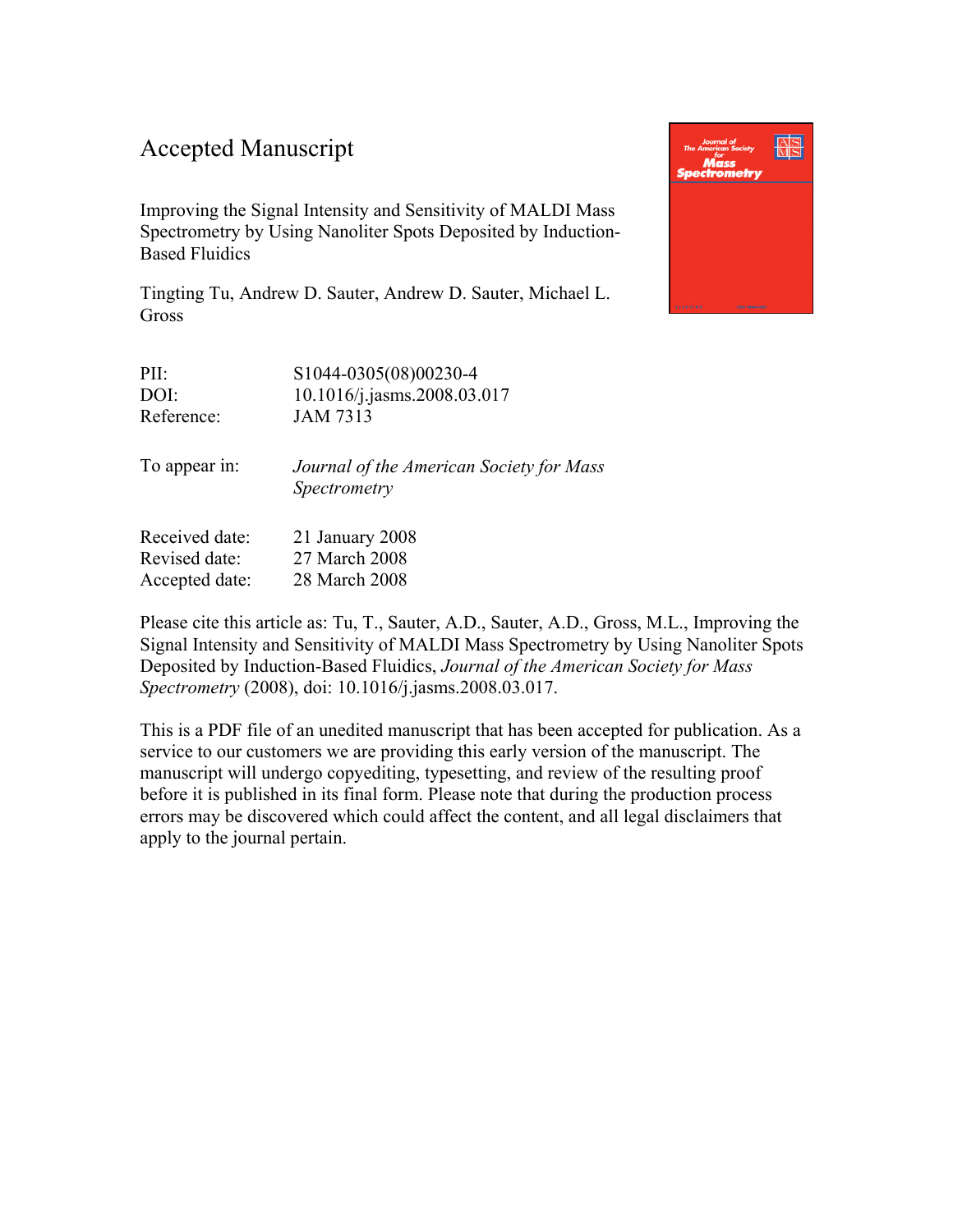# **Improving the Signal Intensity and Sensitivity of MALDI Mass Spectrometry by Using Nanoliter Spots Deposited by Induction-based Fluidics**

Tingting Tu<sup>1</sup>, Andrew D. Sauter Jr.<sup>2</sup>, Andrew D. Sauter III<sup>2</sup>, Michael L. Gross<sup>\*,1</sup>

Center for Biomedical and Bioorganic Mass Spectrometry, Department of Chemistry, Washington University in St. Louis, St. Louis, MO  $63130<sup>1</sup>$ 

Nanoliter, LLC, Henderson, NV 89074<sup>2</sup>

Deposited by Intuition-Dased Fitnines<br>
Tingting Tu<sup>1</sup>, Andrew D. Sauter Jr.<sup>2</sup>, Andrew D. Sauter III<sup>2</sup>, Michael L. Gross<sup>\*,1</sup><br>
ter for Biomedical and Bioorganic Mass Spectrometry, Department of Chemist<br>
shington Universit Address reprint requests to Dr. M. L. Gross, Department of Chemistry, Washington University, One Brookings Drive, St. Louis, MO 63130, USA. E-mail: mgross@wustl.edu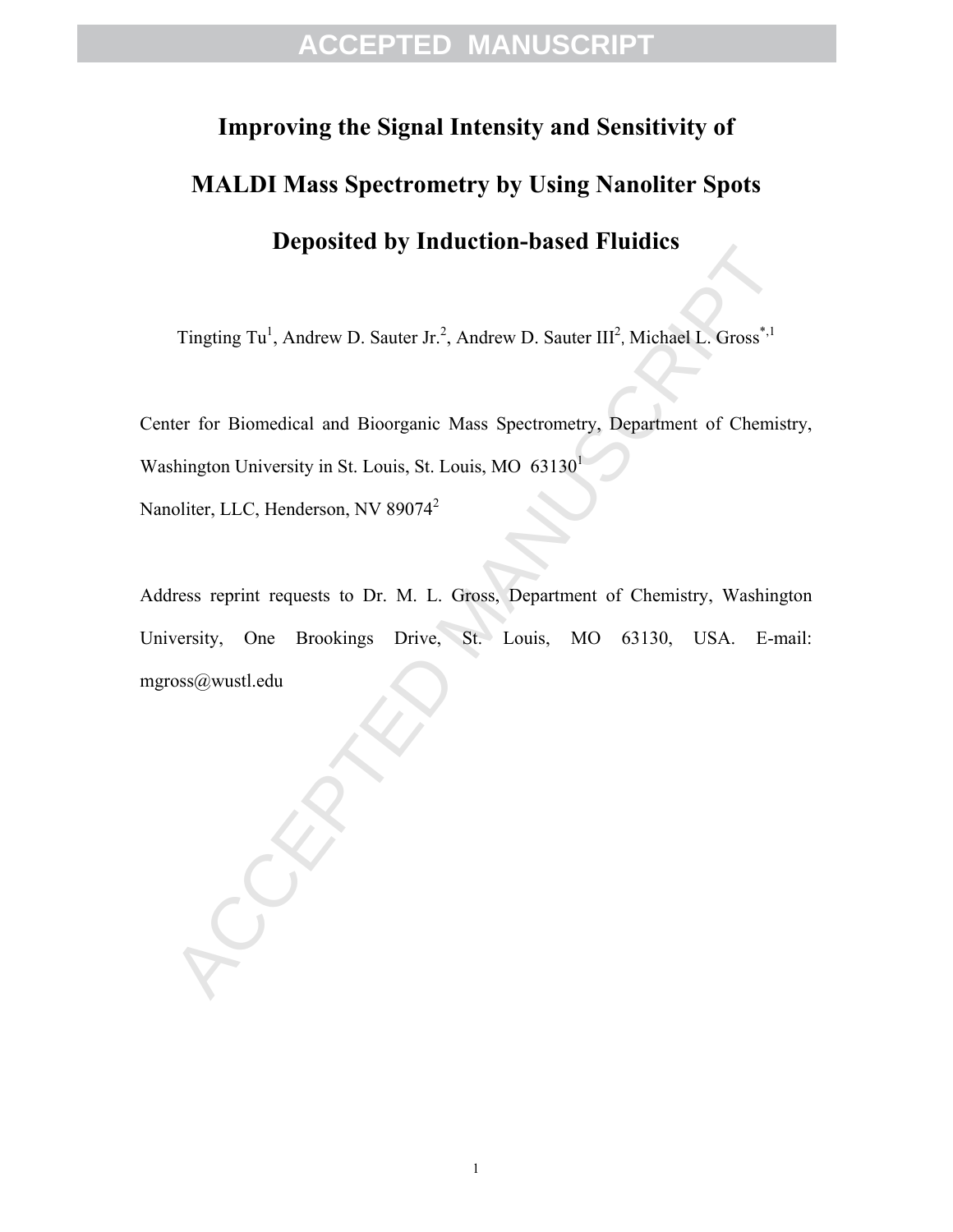#### **Abstract**

rix-assisted laser desorption/ionization mass spectrometry (MALDI-MS). The signsities available when using nanoliter spots are greater than those obtained w<br>mal, microliter spots when the same amount of analyte is used. Wh A new contact-free, small droplet deposition method using induction-based fluidics (IBF) technique to dispense nanoliter drops is described and evaluated for sample preparation in matrix-assisted laser desorption/ionization mass spectrometry (MALDI-MS). The signal intensities available when using nanoliter spots are greater than those obtained with normal, microliter spots when the same amount of analyte is used. When using an ionicliquid matrix, the improvement in sensitivity is equal to the concentration enhancement that was achieved by using smaller quantities of matrix. When using a conventional solid matrix, however, the increase in signal intensity shows a more complicated relationship to concentration. The approach of nL deposition also supports multiple spotting to increase sample concentration and, hence, sample signal intensity. Nanoliter spotting not only improves the signal intensity and sensitivity achieved by MALDI MS but also allows a major fraction of trace samples to be saved for other experiments, thus expanding the application of MALDI MS to biological studies where sample quantity is limited.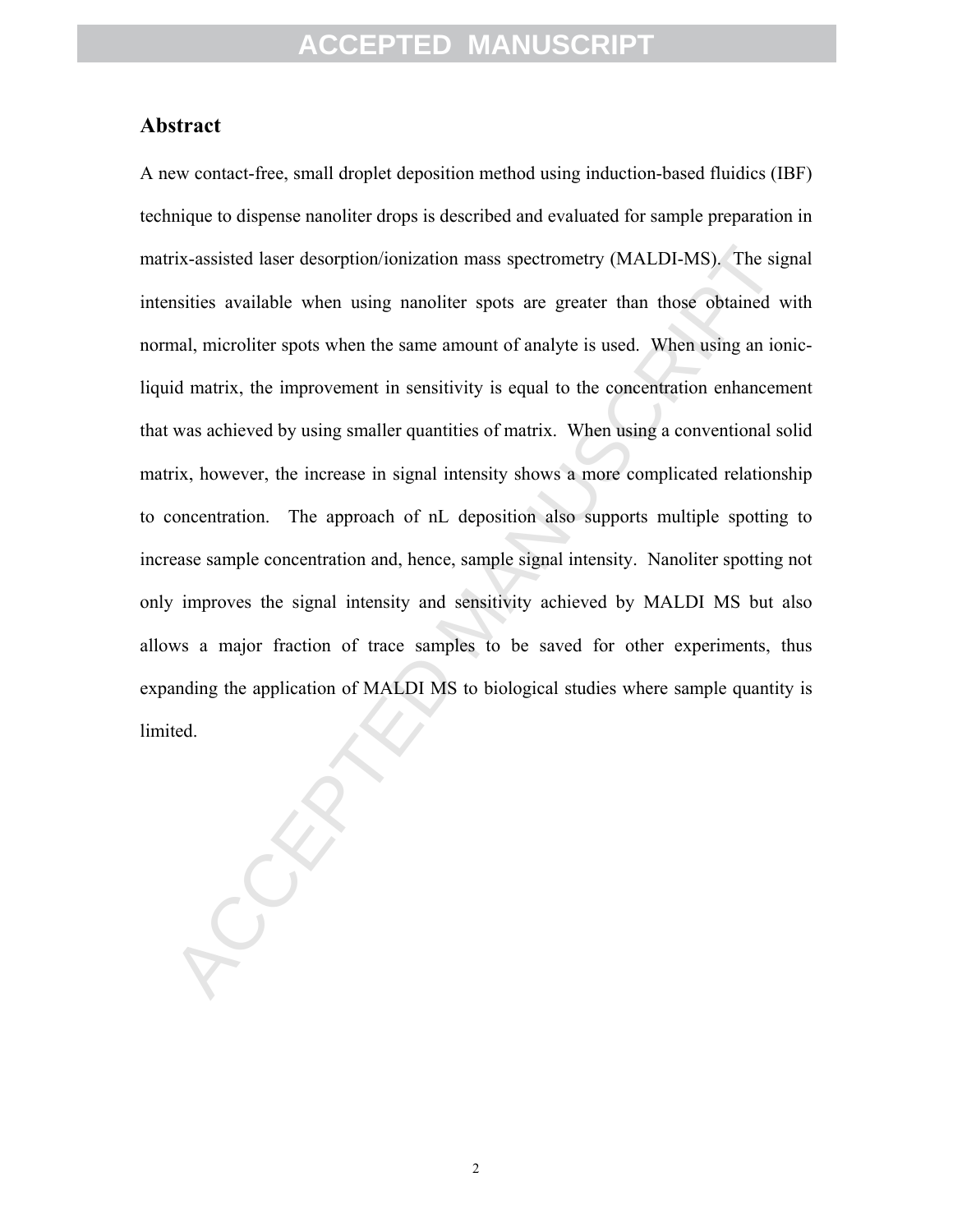### **Introduction**

Although MALDI–MS has wide applicability to biological and synthetic polymers, obtaining high quality MS signals when the quantity of sample is small is difficult, which is endemic in biological studies. A limited sample amount gives rise to poor signal intensity, hampering spectra interpretation, unknown identification, and quantification, hence limiting the application in biological studies. One way to increase the signal intensity without increasing the sample amount is to make MALDI spots smaller and more concentrated.

ndemic in biological studies. A limited sample amount gives rise to poor signsity, hampering spectra interpretation, unknown identification, and quantificative elimiting the application in biological studies. One way to in Small scale sample preparation on a MALDI target has been achieved in several ways. One approach minimizes dispersion of sample materials by etching or drilling small channels on the target [1, 2] or using hydrophobic materials as MALDI plate surfaces [3- 6]. A second approach employs micro dispensing, including use of capillary tubes [7-10], piezoelectric techniques [11-14], electrodynamic methods [15], and acoustic ejection [16]. This general approach improves MALDI for imaging [14, 16], on-line analysis [13, 17], and concentration enhancement by microextraction [10]. Common in both approaches [1-12, 15, 17] is the concept that the sensitivity of MALDI-MS increases when small sample spots are used and that the search for "hot spots" within the sample area becomes more productive when solid matrices are used. Our approach of using small volumes of concentrated analytes is motivated by the concept of purposefully creating a "hot spot".

Herein, we describe an approach by which a nanoliter syringe and induction-based fluidics (IBF) deposit small-volume droplets (in nanoliter range) in a non-contact, flight-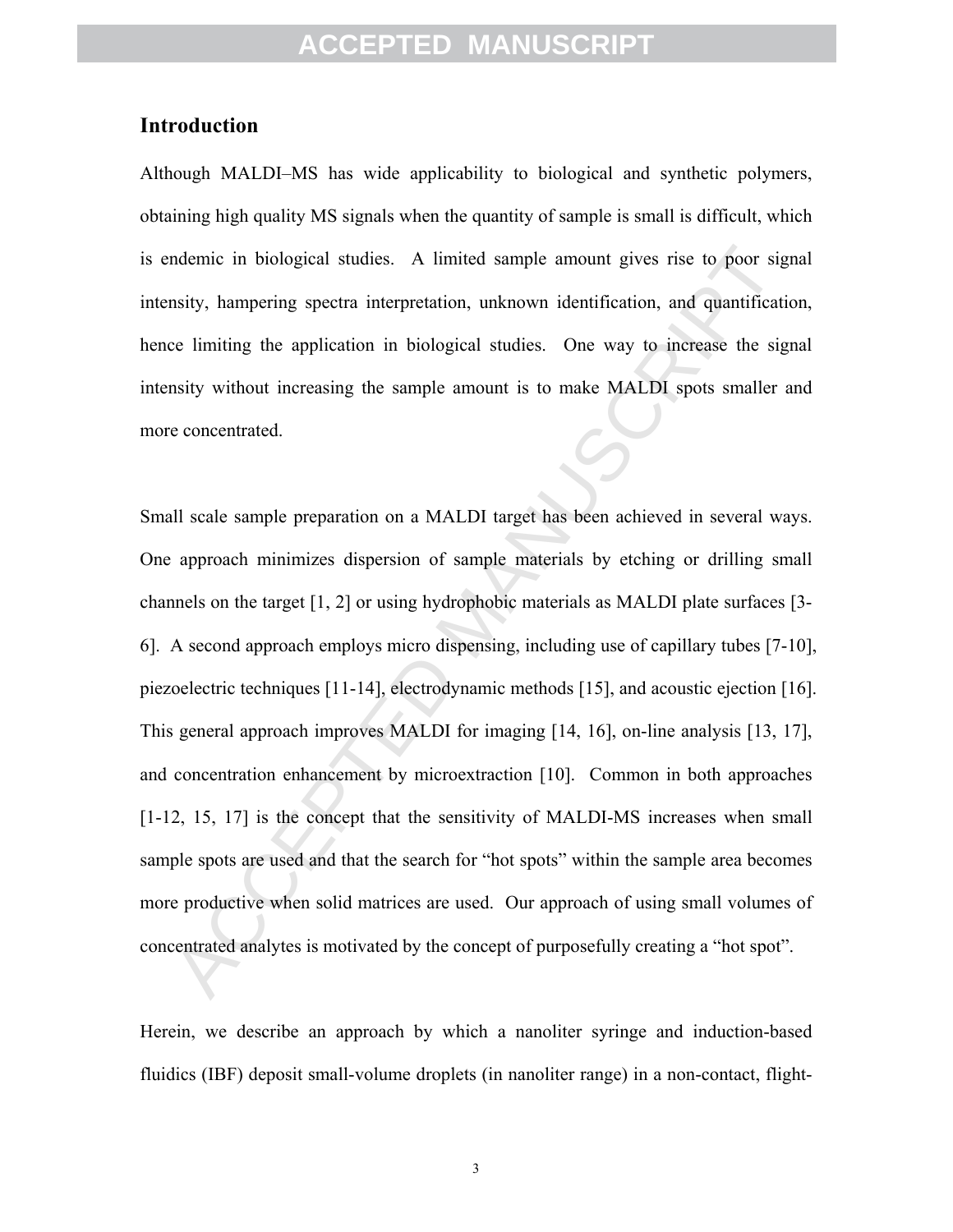is is the first report that compares quantitatively the signal intensity enhancement<br>veved by nanoliter spotting with that by normal spotting using both II.M and so<br>rices. Furthermore, we introduce concentration enhanceme controlled way. Using this technique, we first investigated the relationship between the spot size and signal intensity with an ionic liquid matrix (ILM), taking advantage of the homogeneity of ILM and subsequent ion-signal reproducibility that they permit [18-20]. This is the first report that compares quantitatively the signal intensity enhancement achieved by nanoliter spotting with that by normal spotting using both ILM and solid matrices. Furthermore, we introduce concentration enhancement of nanoliter spots by using multiple spotting whereby small amounts of sample and matrix are built up into a single spot of relatively high concentration that should yield improved signal intensities.

### **Experimental Section**

#### *Materials*

Butylamine, α-cyano-4-hydroxycinnamic acid (CHCA, ≥99.0%), bradykinin (BK) and HPLC-grade organic solvents were obtained from Sigma-Aldrich (St. Louis, MO). All chemicals were used without further purification. The ionic liquid matrix (ILM) butylammonium α-cyano-4-hydroxycinnamate (Bu-CHCA) was prepared, as previously reported [18]. Its composition and purity were verified by  ${}^{1}H$  NMR spectroscopy.

#### *Sample Preparation*

Bu-CHCA and CHCA were dissolved in acetonitrile/water  $(1:1, v:v)$  at the concentrations of 0.5 M [18, 19] and 10 mg/mL, respectively. BK (MW 1059.6) was chosen as the test analyte. It was dissolved in acetonitrile/water  $(1:1, v/v)$  at a concentration of 1 mM, which was further diluted to different concentrations by using the same solvent mixture.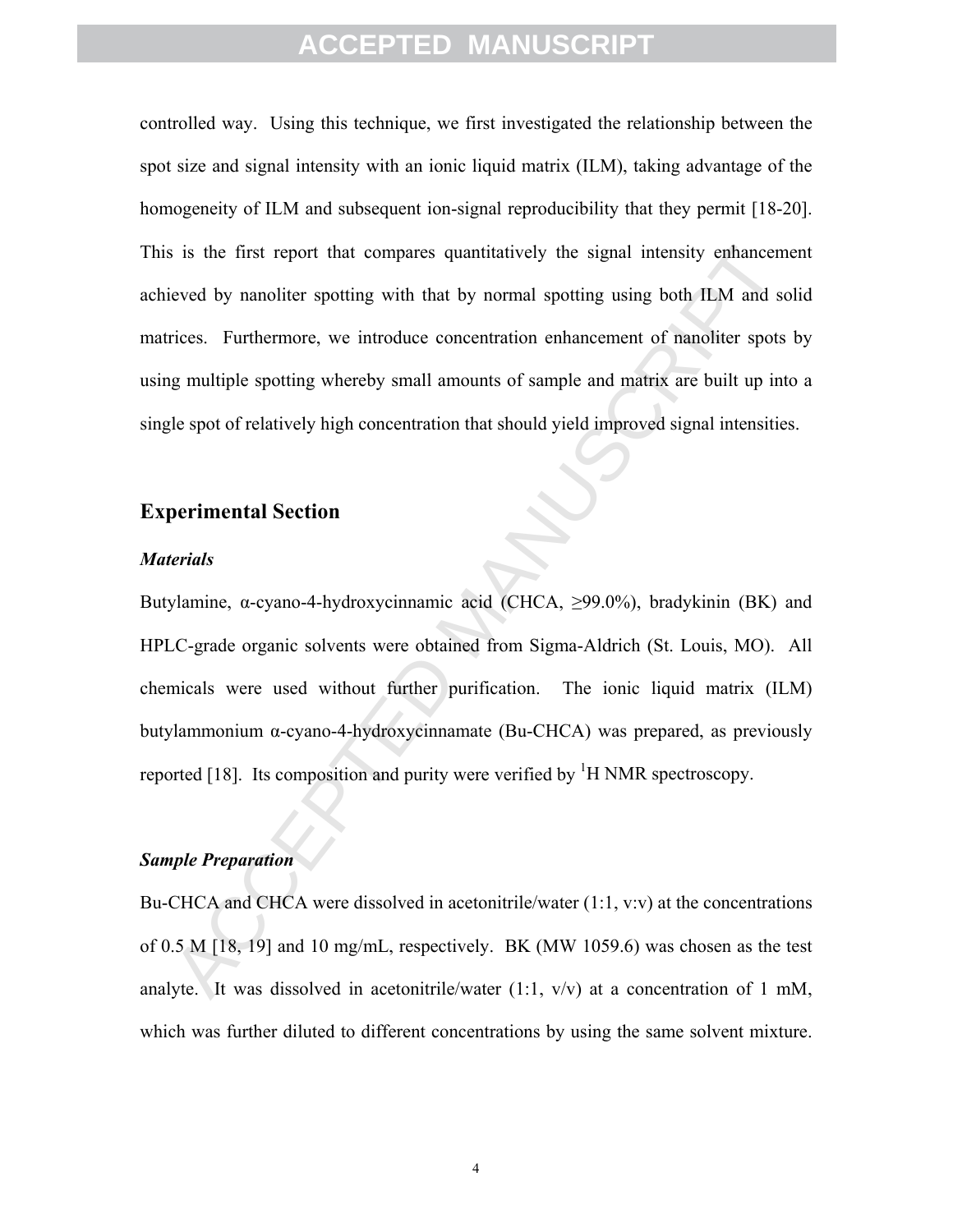An aliquot of a BK solution was mixed with the same volume of Bu-CHCA or CHCA solutions to give the final spotting solutions.

#### *MALDI Spot Preparation*

**LDI Spot Preparation**<br>conventional spots of normal size (0.5  $\mu$ 1/spot) were deposited onto a 192-w<br>LDI plate by an Eppendorf pipettor (scale 0.1-2  $\mu$ L). The nanoliter spots were ma<br>he IBF Nanoliter Spotter (Figure 1, The conventional spots of normal size (0.5 µL/spot) were deposited onto a 192-well MALDI plate by an Eppendorf pipettor (scale  $0.1$ -2  $\mu$ L). The nanoliter spots were made by the IBF Nanoliter Spotter (Figure 1, Nanoliter LLC, Henderson, NV). A nanoliter syringe with the sample was placed in the nanoliter wave's inductor. After the growth of a specific accurate volume on the capillary tip, controlled by the aligned micrometer, the needle was energized to charge the drop and launch it to the MALDI plate, effecting spherical droplet transmission to a specific location on the MALDI target. Six deposits were made for each test, and each result was the average of these measurements.

#### *Mass Spectrometry*

An ABI 4700 Proteomics analyzer (Applied Biosystems, Framingham, MA) equipped with an Nd:YAG laser (355 nm, 3-7 nsec pulses) was operated in the reflector, positiveion mode. The acceleration voltage was 20 kV. The laser was operated at a fixed fluence  $\sim$ 5% above the threshold for ionization; its rate was 200 Hz, and the laser-firing pattern was set to "uniform." Both sample plate and laser were aligned before spectral acquisition. For each spot, spectra were obtained from 1000 laser shots (40 subspectra in different positions, 25 shots per subspectrum) and averaged to form a single spectrum. Spectra were smoothed by "noise filter" and baseline corrected with Data Explorer 4.0.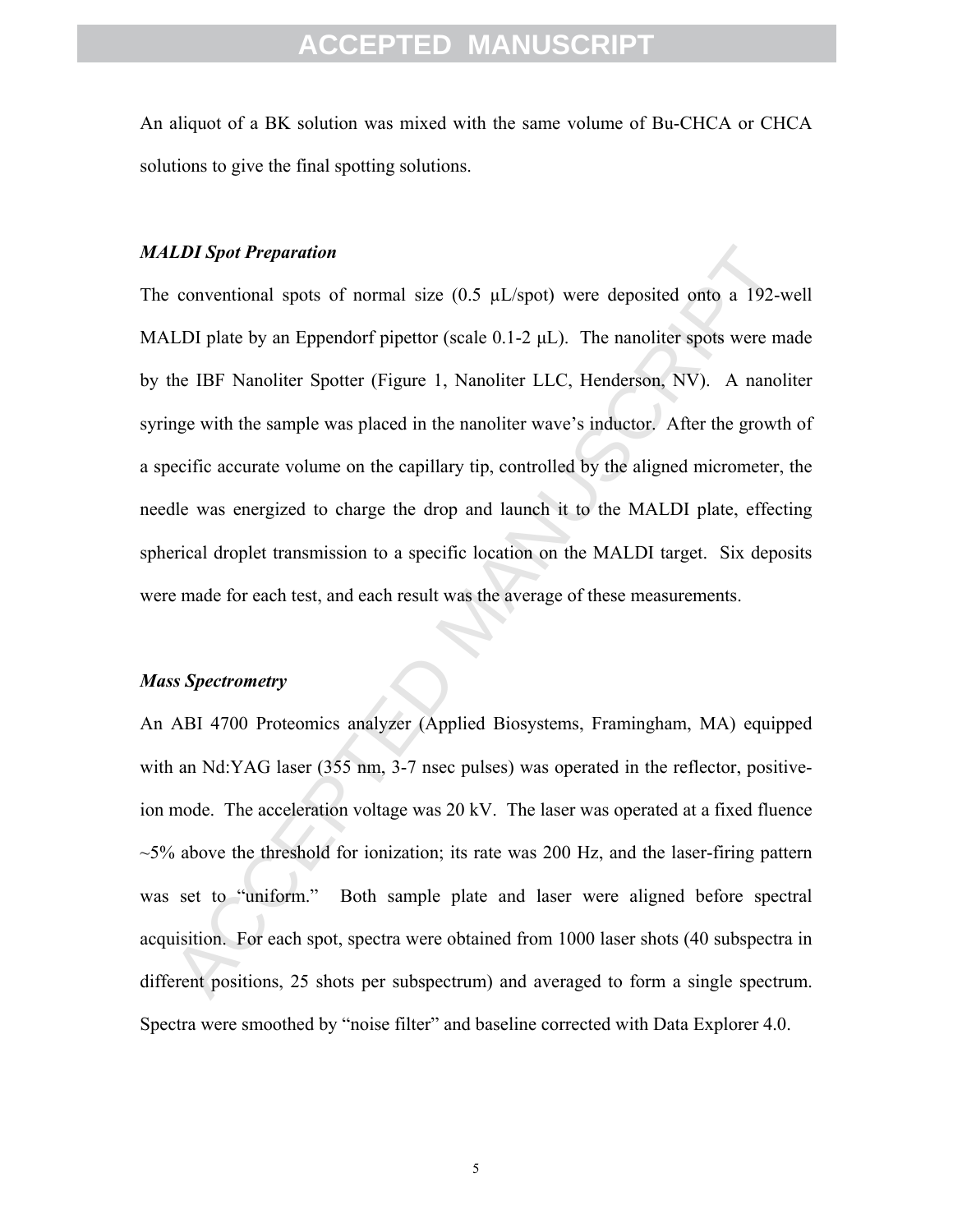#### **Results and Discussion**

#### *Induction-Based Fluidics for Nanoliter Spotting*

incor-based fluidies (IBF) transports liquids by inductively charging them. Duriging, capacitors form between the nanoliter wave inductor and syringe plunger a<br>between the capillary tip and MALDI plate. The inductive charg Induction-based fluidics (IBF) transports liquids by inductively charging them. During charging, capacitors form between the nanoliter wave inductor and syringe plunger and also between the capillary tip and MALDI plate. The inductive charging facilitates a launch that does not fragment the droplet, permitting manipulation of sub microliter drops [21] without using any moving parts. The electrical force directs the droplet flight, but buoyancy, drag, and gravity are also important given that the droplet deposition process occurs in the atmosphere.

Unlike electrospray, which uses conduction to charge liquids, IBF employs electric induction to charge droplets. The ability to launch droplets to targets of all types, to direct dynamically the liquids in flight, and to count them make IBF different from other technologies for transporting small liquid volumes [21, 22].

#### *Nanoliter Spotting of Ionic Liquid Matrices*

To investigate the relationship between the spot size and signal intensity when the same analyte concentration is used, we chose the ionic liquid butylammonium  $\alpha$ -cyano-4hydroxycinnamate (Bu-CHCA) as one matrix; its use affords good reproducibility and sensitivity, as was determined previously [18, 19]. Conventional spots  $(0.5 \mu L)$  and nanoliter spots (200, 100, 50, 20, 10 nL) were made from 5  $\mu$ M BK solution. Although the nanoliter spotter can dispense volumes on the pL level, 10 nL was chosen as the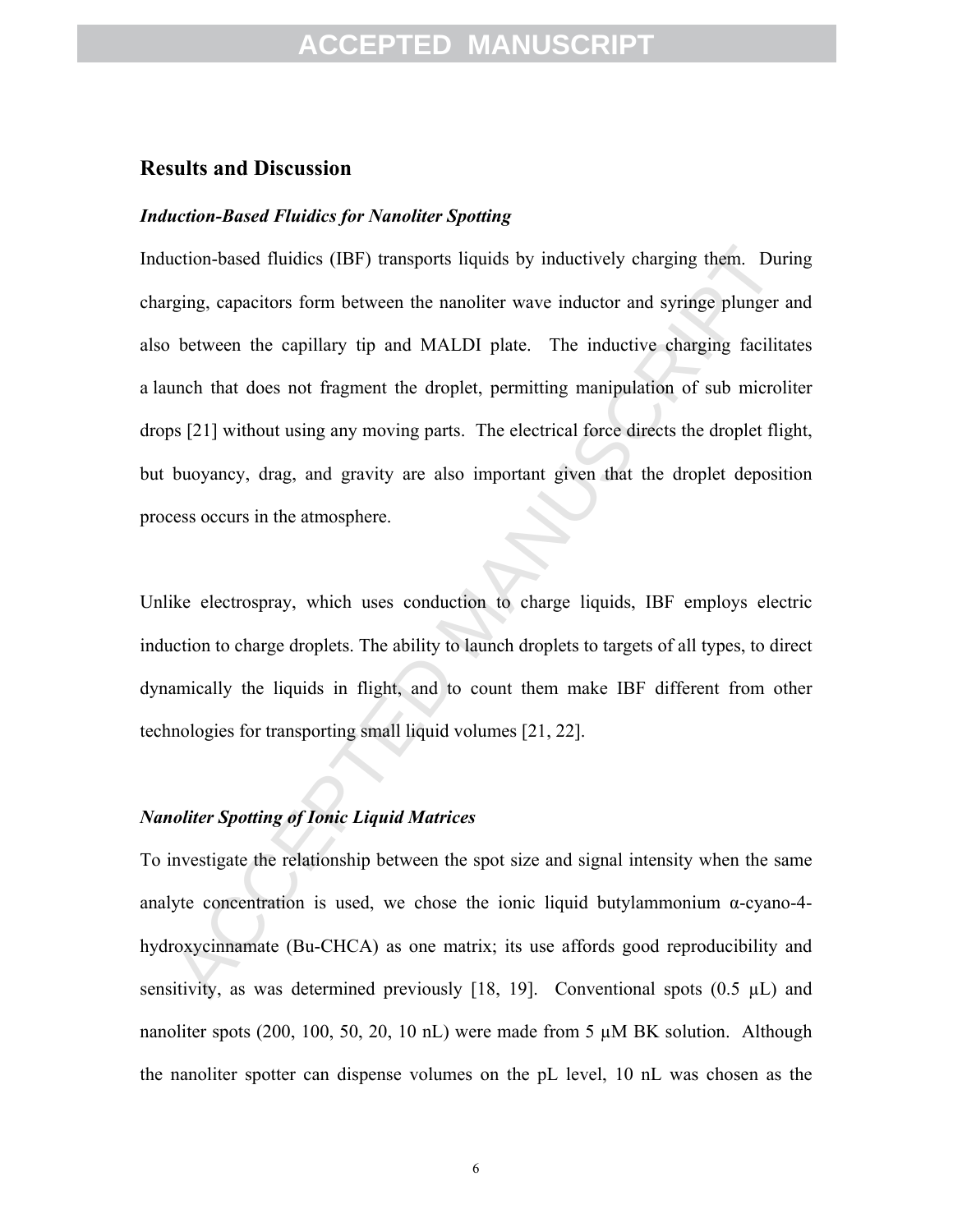smallest size of spots studied because the resulting spot has a diameter close to that of the MALDI laser beam. Microscope examination shows that Bu-CHCA spots are homogeneous and transparent [18, 20]. Spots of the same volume have nearly identical sizes, and spots of different volumes have diameters roughly proportional to the cube roots of the volumes, attesting to the good volume control (see Supplementary Material).

The first question we asked was "do spots of different volume but with the same concentration produce signals of the same intensity when using an ILM?" All the spots afford reproducible mass spectra and the signals from spots of different volumes are of nearly identical intensity (Supplementary Material), underscoring an advantage of ILMs [18-20]. Further, the ILM spots, although small, are durable for exposure to the laser beam [20], allowing a high number of repetitive laser shots without compromising signal intensity.

s, and spots of different volumes have diameters roughly proportional to the eurs of the volumes, attesting to the good volume control (see Supplementary Material<br>first question we asked was "do spots of different volume b To compare the signal intensities from conventional and nanoliter spots that contain an equal amount of analyte, we spotted solutions with different BK concentrations in volumes of 500, 50, and 20 nL to give final BK amounts from 0.1 to 1.25 pmol per spot. For the sample spots containing the same amount of analyte, the 20 and 50 nL spots showed enhancement of signal intensity compared to conventional spots, presumably owing to the increased concentration (Figure 2). The effect is quantified by the ratio of the slopes of the linear fits: the slopes are in the ratio of  $1.0 : 9.1 : 23$ , whereas the concentration ratio is 1 : 10 : 25. The signal enhancement is nearly proportional to the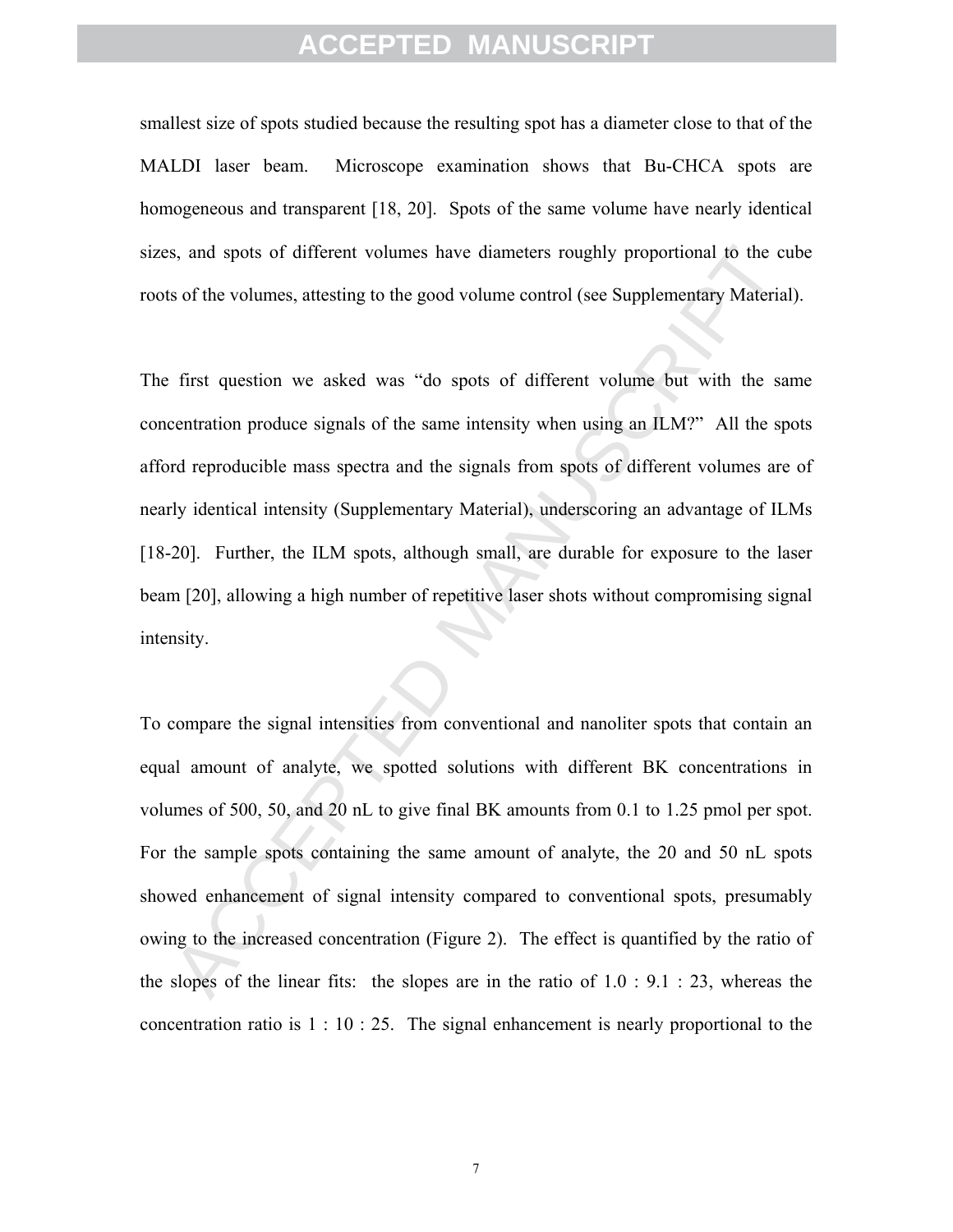concentration enhancement, consistent with the good signal dynamic range that is achievable with an ILM [19, 23].

#### *Multiple Spotting of Nanoliter Drops*

*litiple Spotiing of Nanoliter Drops*<br>whiter spoting should allow for "on-plate" concentration enhancement when<br>tyte amount is so small that, even when dissolved in a small volume, the spotti<br>tion is still too dilute. This Nanoliter spotting should allow for "on-plate" concentration enhancement when the analyte amount is so small that, even when dissolved in a small volume, the spotting solution is still too dilute. This problem is difficult to solve by using microliter volumes because the resulting spot is large, dispersed, and produces ion signals with poor S/N. Multiple spotting of nanodroplets at the same position interspersed by short delays for solvent evaporation permits accumulation of the analyte in a single, small spot. Analyte concentration is possible here because the droplet flight can be accurately directed, permitting deposition of one drop upon another with the IBF nanoliter spotter. To demonstrate, we accumulated a small spot (Figure 3) by depositing ten 20 nL droplets at the same position (3B). The sample deposited in the multiple-spotting approach afforded a signal intensity that was nearly 10 times greater than that of a conventional spot made by depositing one normal size drop (3A) containing 2.5 times the amount of analyte. For comparison purposes, we tested 20 nL spots (3C) with a concentration that was 10 times higher than those in (3A) and (3B) and found they gave similar signal intensities as the samples prepared by the multiple spotting technique (3B), indicating clearly that the ten overlaid depositions enhanced the concentration by 10 times. These results show the efficacy of analyte accumulation to give concentration enhancement and increased signal intensity while using a smaller amount of analyte than that used for conventional spotting.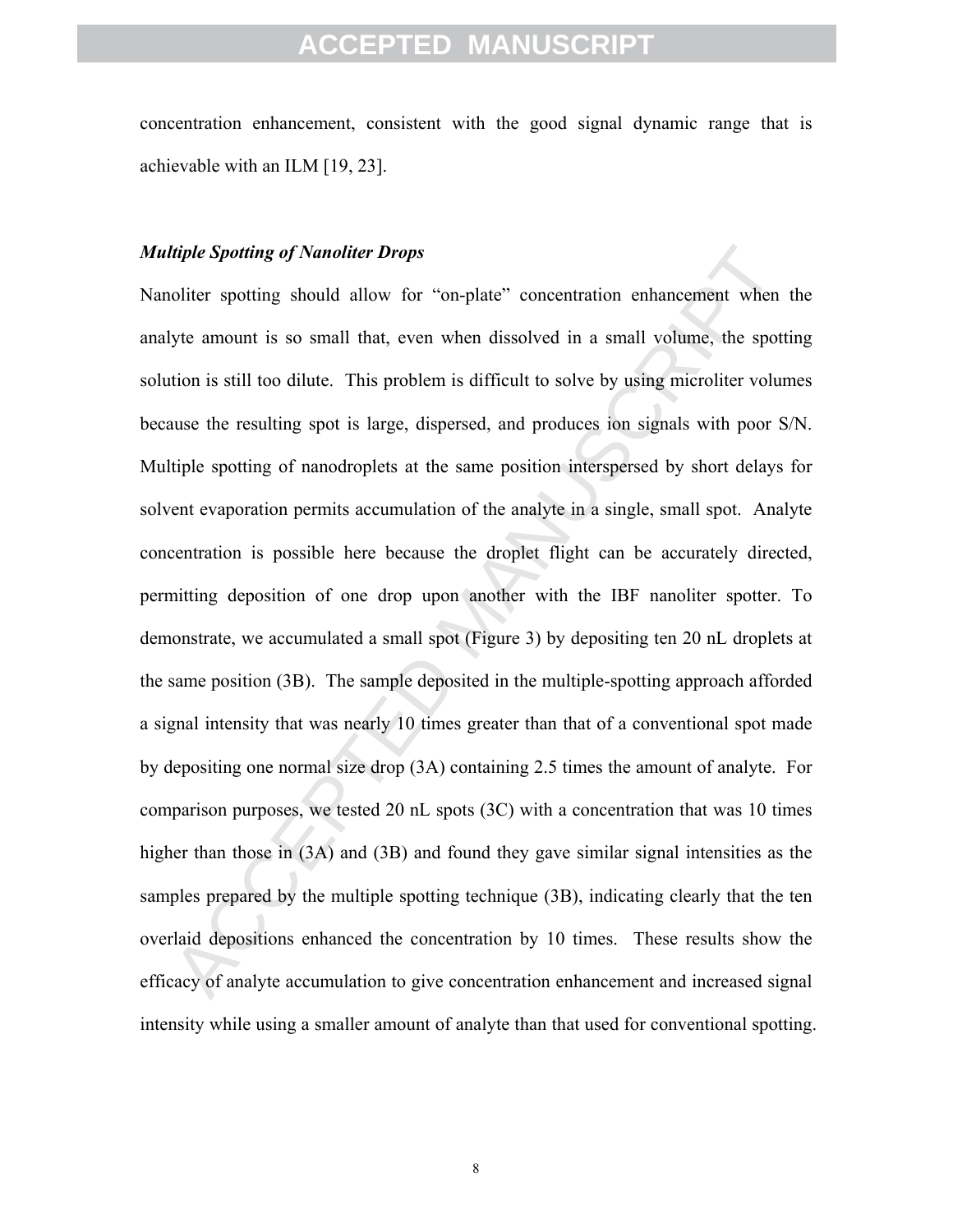#### *Nanoliter Spotting with Conventional Solid Matrices*

Solid matrices are widely used in MALDI, especially in proteomics. Therefore, we applied nanoliter spotting of solutions with  $\alpha$ -cyano-4-hydroxycinnamic acid (CHCA) as a solid matrix. We prepared conventional spots  $(0.5 \mu L)$  and nanoliter spots  $(100 \text{ and } 50 \text{)}$ nL), using the same approach as with ILM, and compared the resulting mass spectra from the spots containing the same sample amounts.

did matrix. We prepared conventional spots (0.5  $\mu$ 1.) and nanoliter spots (100 and<br>using the same approach as with H.M, and compared the resulting mass spectra fre<br>spots containing the same sample amounts.<br>cach group of For each group of identically sized spots, the signal intensities correlate linearly with the analyte amount, as they do when an ionic liquid is used. The reproducibility of the data and the  $R^2$  terms are not as good as those achieved with the ILM spots (see Supplementary Material). We found significant signal enhancement for 100 and 50 nL compared to that achieved for conventional spots  $(0.5 \mu L)$  containing the same amount of analyte. This confirms that MALDI signal intensities can be improved by using nanoliter spots of both ILM and conventional solid matrices. The signal enhancements for use of a solid matrix are 1 : 6.9 : 10 (Supplementary Material), which are ratios of the three line slopes that represent 500, 100 and 50 nL spots, respectively.

Although the observed ratios agree reasonably with the concentration ratios in the three groups of spots  $(1 \cdot 5 \cdot 10)$ , the signal enhancement for the 100 nL spotting is  $\sim 40\%$ greater than the concentration enhancement. This is not the case when 100 nL spots are made using Eppendorf pipettors. We attribute this additional enhancement to a "depth effect". This occurs because IBF deposition creates 100 nL spots that have  $~65\%$  of the surface area of a 100 nL spot from a pipettor and hence greater depth (the nanoliter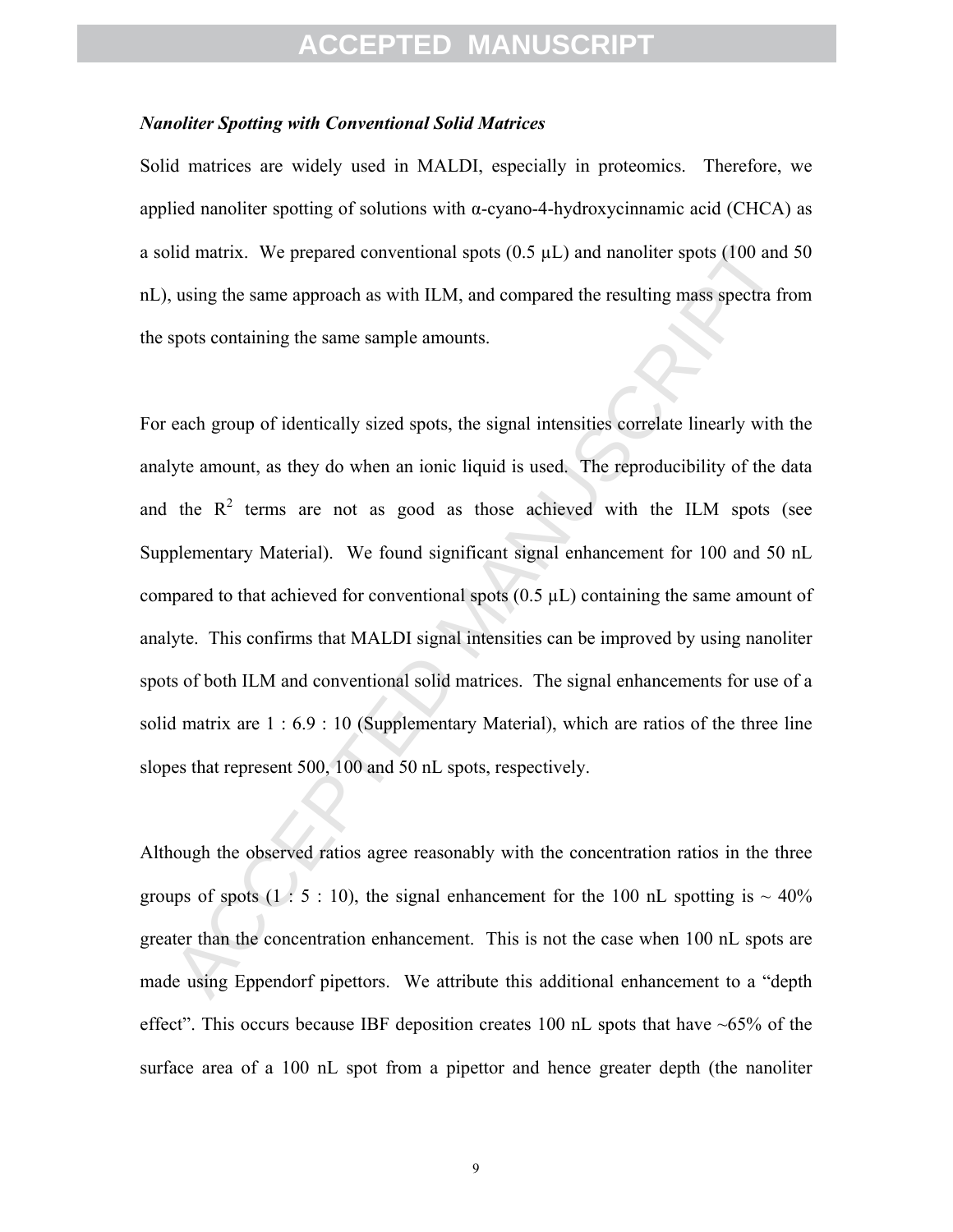spotter has a capillary tip with a much smaller diameter than that of a normal pipet tip, giving a more "focused" spot shape). The crystals formed from the IBF spotter have a denser distribution, coalescing and stacking the "sweet spots" within a smaller area and making them easier to be sampled by the laser. Higher average signal intensity and higher laser absorption efficiency are thus achieved, leading to the additional signal enhancement.

ting them easter to be sampled by the laser. Higher average signal intensity a<br>tor laser absorption efficiency are thus achieved, leading to the additional sign<br>ancement.<br>quantitative signal enhancement, however, does not The quantitative signal enhancement, however, does not apply well to nanoliter CHCA spots with volume  $\leq 20$  nL, presumably owing to an "ablation effect". Perforations occur with significant laser ablation of the thin matrix layer [15], causing intensity to decrease with more laser shots. This problem can be resolved by decreasing the number of laser shots but at the expense of S/N. When the laser power was set at 5% above the ionization threshold, we achieved an improved detection limit (as low as  $\sim 60$  attomole for BK with a S/N of 5 : 1) with 20 nL or less. The resulting sensitivities, however, don't obey the quantitative relationship we reported above. For 50 nL spots, however, the signal enhancement (10 times when compared to normal size spots with the same amount of analyte) is consistent with the concentration enhancement (10 times); this agreement may be result from a compromise of the "depth effect" (dominant in 100 nL spots) and "ablation effect" (dominant in  $\leq 20$  nL spots).

In summary, IBF nanoliter spotting leads to better signal intensity and sensitivity than when using microliter spots with the same quantity of material. This new approach may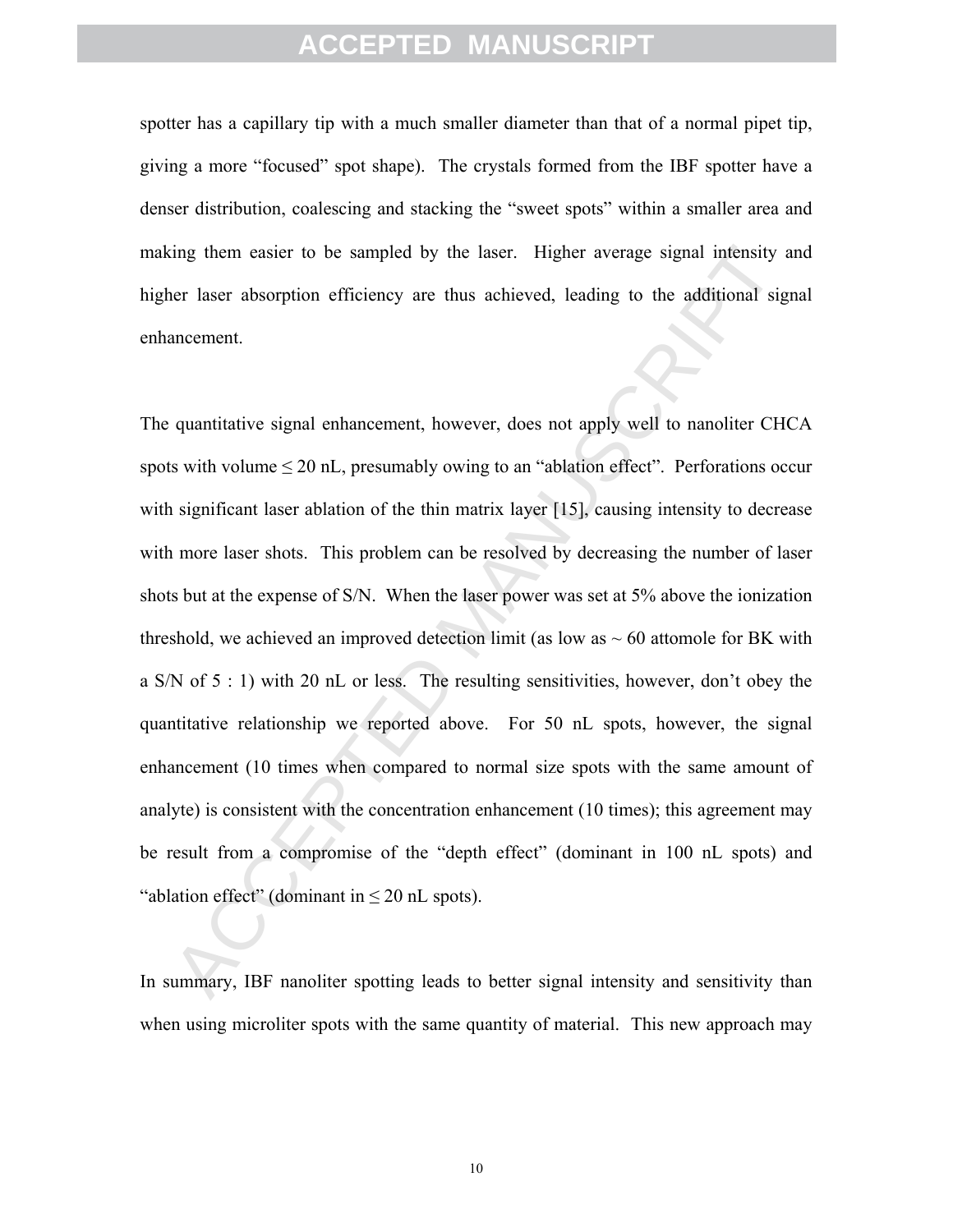have the potential for improving the analysis of proteins and other biological samples especially when they are isolated in limited quantities.

### **Acknowledgement**

Research was supported by the National Center for Research Resources of<br>tional Institutes of Health of the U.S. (Grant No. 2P41RR00594). We appreciate I<br>Koomen (Mofflit Cancer Center) for valuable suggestions to improve th This research was supported by the National Center for Research Resources of the National Institutes of Health of the U.S. (Grant No. 2P41RR00594). We appreciate Dr. John Koomen (Moffitt Cancer Center) for valuable suggestions to improve the revision.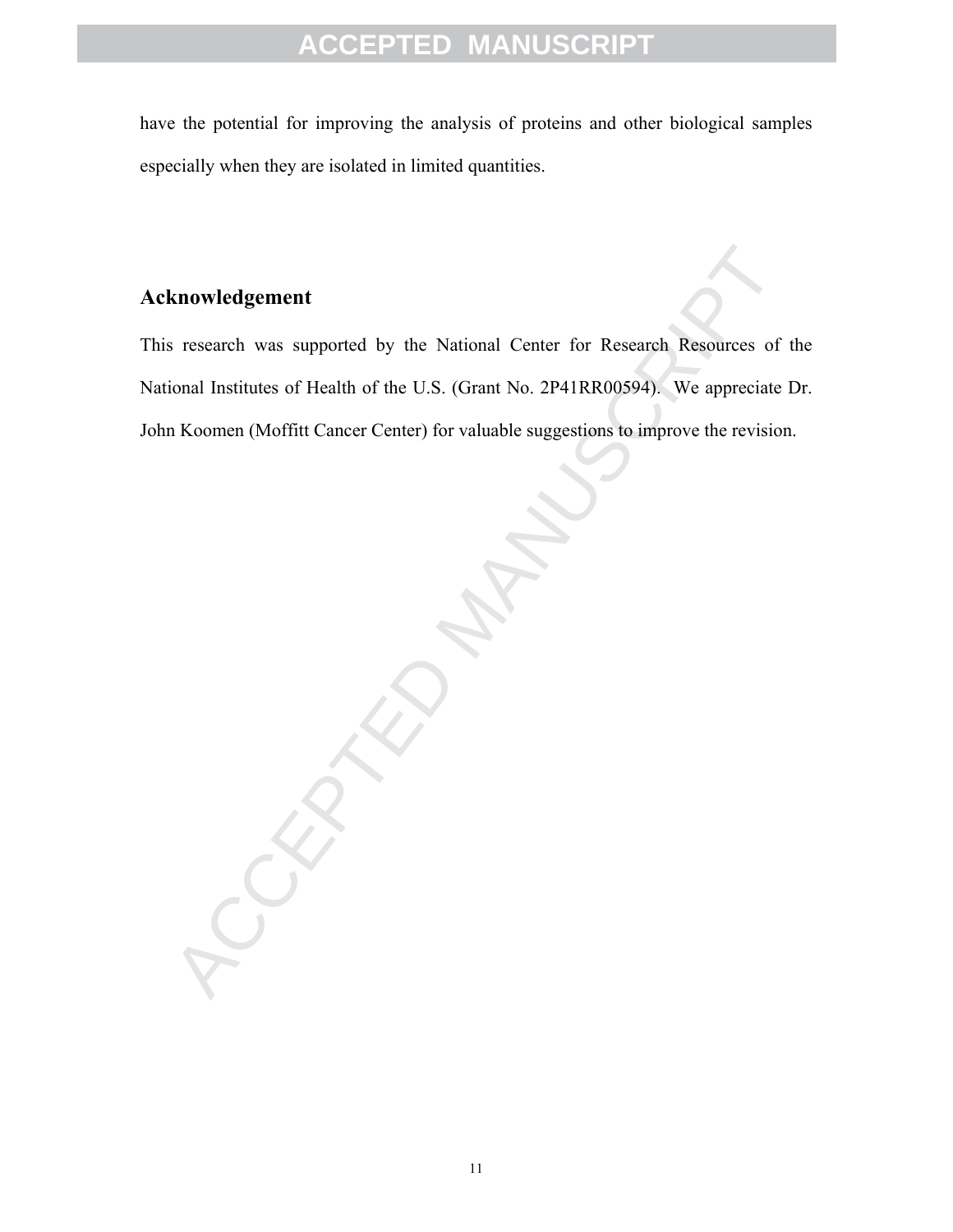### **References**

- 1. Jespersen, S.; Niessen, W. M. A.; Tjaden, U. R.; van der Greef, J.; Litborn, E.; Lindberg, U.; Roeraade, J.; Hillenkamp, F. Attomole Detection of Proteins by Matrix-Assisted Laser Desorption/Ionization Mass Spectrometry with the Use of Picolitre Vials. *J. Rapid Commun. Mass Spectrom.* **1994**, *8*, 581-584.
- 2. Solouki, T.; Marto, J. A.; White, F. M.; Guan, S.; Marshall, A. G. Attomole Biomolecule Mass Analysis by Matrix-Assisted Laser Desorption/Ionization Fourier Transform Ion Cyclotron Resonance. *Anal. Chem.* **1995**, *67*, 4139-4144.
- 3. Hung, K. C.; Ding, H.; Guo, B. Use of Poly(tetrafluoroethylene)s as a Sample Support for the MALDI-TOF Analysis of DNA and Proteins. *Anal. Chem.* **1999**, *71*, 518-521.
- 4. Hung, K. C.; Rashidzadeh, H.; Wang, Y.; Guo, B. Use of Paraffin Wax Film in MALDI-TOF Analysis of DNA. *Anal. Chem.* **1998**, *70*, 3088 -3093.
- 5. Palmblad, M.; Cramer, R. Liquid Matrix Deposition on Conductive Hydrophobic Surfaces for Tuning and Quantitation in UV-MALDI Mass Spectrometry. *J. Am. Soc. Mass Spectrom.* **2007**, *18*, 693-697.
- 6. Schuerenenberg, M.; Luebbert, C.; Eickhoff, C.; Kalkum, M.; Lehrach, H.; Nordhoff, E. Prestructured MALDI-MS Sample Supports. *Anal. Chem.* **2000**, *72*, 3436-3442.
- 7. Li, L.; Golding, R. E.; Whittal, R. M. Analysis of Single Mammalian Cell Lysates by Mass Spectrometry *J. Am. Chem. Soc.* **1996**, *118*, 11662-11663.
- 8. Whittal, R. M.; Keller, B. O.; Li, L. Nanoliter Chemistry Combined with Mass Spectrometry for Peptide Mapping of Proteins from Single Mammalian Cell Lysates. *Anal. Chem.* **1998**, *70*, 5344 -5347.
- 9. Keller, B. O.; Li, L. Detection of 25,000 Molecules of Substance P by MALDI-TOF Mass Spectrometry and Investigations into the Fundamental Limits of Detection in MALDI. *J. Am. Soc. Mass Spectrom.* **2001**, *12*, 1055-1063.
- 10. Keller, B. O.; Li, L. Nanoliter Solvent Extraction Combined with Microspot MALDI TOF Mass Spectrometry for the Analysis of Hydrophobic Biomolecules. *Anal. Chem.* **2001**, *73*, 2929-2936.
- 11. Little, D. P.; Cornish, T. J.; O'Donnell, M. J.; Braun, A.; Cotter, R. J.; Köster, H. MALDI on a Chip: Analysis of Arrays of Low-Femtomole to Subfemtomole Quantities of Synthetic Oligonucleotides and DNA Diagnostic Products Dispensed by a Piezoelectric Pipet. *Anal. Chem.* **1997**, *69*, 4540-4546.
- Bicolity Vials. J. Rapid Commun. Mass Spectrom. 1994, 8, S81-584.<br>
Solouki, T.; Marto, J. A., White, F. M.; Guarn, S.; Marshall, Λ. G. Matom<br>
Fiorolice Mass Analysis by Mattix-Assisted Laser Desorption/lonizati<br>
Four Term 12. Ekström, S.; Ericsson, D.; Önnerfjord, P.; Bengtsson, M.; Nilsson, J.; Marko-Varga, G.; Laurell, T. Signal Amplification Using "Spot-on-a-Chip" Technology for the Identification of Proteins via MALDI-TOF MS. *Anal. Chem.* **2001**, *73*, 214-219.
- 13. Zhang, X.; Narcisse, D. A.; Murray, K. K. On-Line Single Droplet Deposition for MALDI Mass Spectrometry. *J. Am. Soc. Mass Spectrom.* **2004**, *15*, 1471-1477.
- 14. Baluya, D. L.; Garrett, T. J.; Yost, R. A. Automated MALDI Matrix Deposition Method with Inkjet Printing for Imaging Mass Spectrometry. *Anal. Chem.* **2007**, *79*, 6862-6867.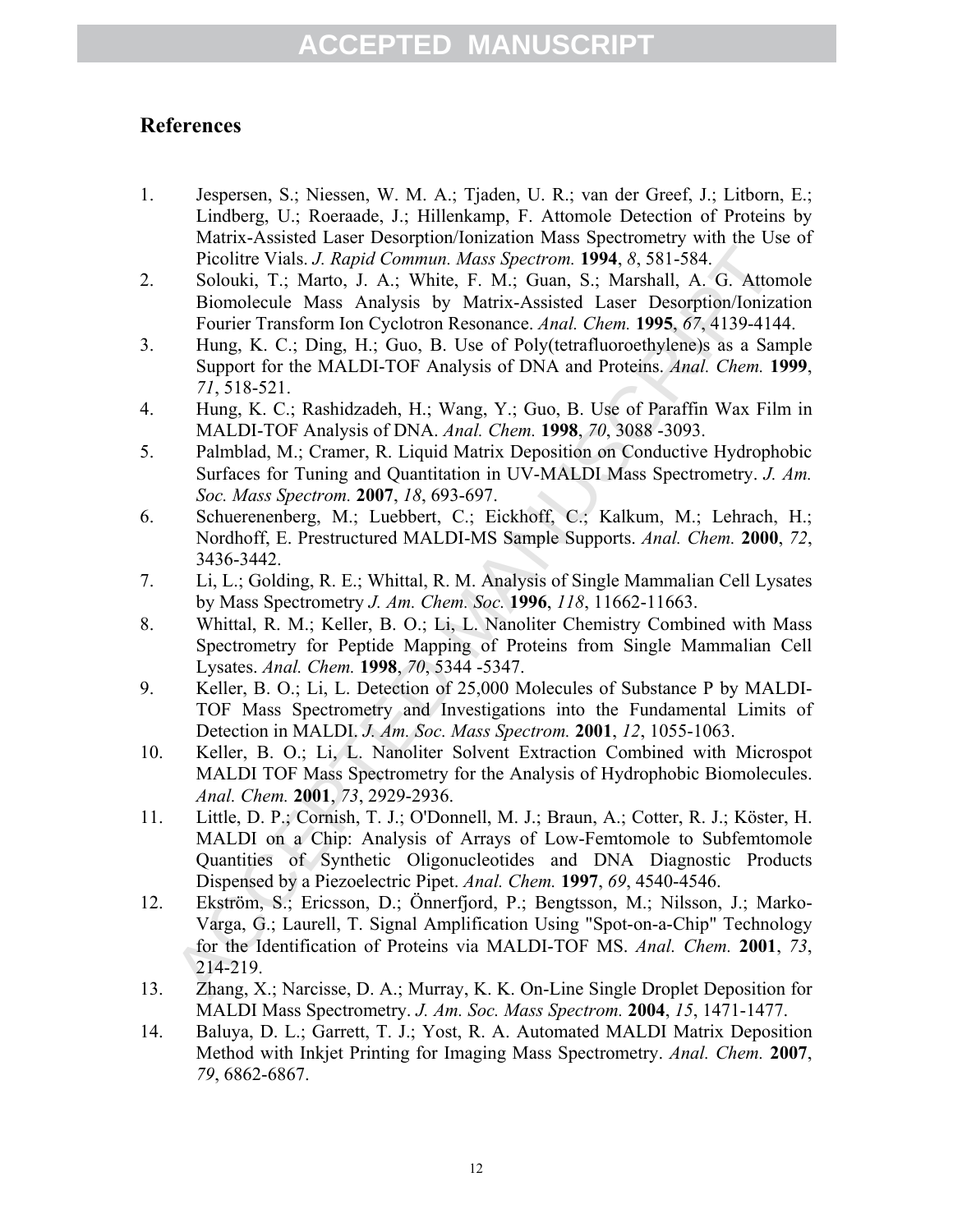- 15. Bogan, M. J.; Agnes, G. R. MALDI-TOF-MS Analysis of Droplets Prepared in an Electrodynamic Balance: "Wall-less" Sample Preparation. *Anal. Chem.* **2002**, *74*, 489-496.
- 16. Aerni, H.-R.; Cornett, D. S.; Caprioli, R. M. Automated Acoustic Matrix Deposition for MALDI Sample Preparation. *Anal. Chem.* **2006**, *78*, 827-834.
- 17. Önnerfjord, P.; Nilsson, J.; Wallman, L.; Laurell, T.; Marko-Varga, G. Picoliter Sample Preparation in MALDI-TOF MS Using a Micromachined Silicon Flow-Through Dispenser. *Anal. Chem.* **1998**, *70*, 4755-4760.
- 18. Armstrong, D. W.; Zhang, L.-K.; He, L.; Gross, M. L. Ionic Liquids as Matrixes for Matrix-Assisted Laser Desorption/Ionization Mass Spectrometry. *Anal. Chem.* **2001**, *73*, 3879-3686.
- 19. Li, Y. L.; Gross, M. L. Ionic-Liquid Matrices for Quantitative Analysis by MALDI-TOF Mass Spectrometry. *J. Am. Soc. Mass Spectrom.* **2004**, *15*, 1833- 1837.
- 20. Mank, M.; Stahl, B.; Boehm, G. 2,5-Dihydroxybenzoic Acid Butulamine and Other Ionic Liquid Matrixes for Enhanced MALDI-MS Analysis of Biomolecules. *Anal. Chem.* **2004**, *76*, 2938-2950.
- 21. Sauter, A. D. Precise Electrokinetic Delivery of Minute Volumes of Liquid(s). U.S. Patent 6,149,815, November 21, 2000.
- 22. Sauter Jr., A. D.; Sauter III, A. D. "Electric" Zip TipsTM, Preliminary Results. *J. Assoc. Lab. Automation* **2002**, *7*, 2002.
- Sample Preparation in MAI.DI-TOF MS Using a Micromachined Silicon Flo<br>Through Dispenser. Anal. Chem. 1998, 70, 4755-4760.<br>Armstrong, D. W.; Zhang, L.-K.; He, L.; Gross, M. L. lonic Liquids as Matrix<br>for Matrix-Assisted La 23. Tholey, A.; Zabet-Moghaddam, M.; Heinzle, E. Quantification of Peptides for the Monitoring of Protease-Catalyzed Reactions by Matrix-Assisted Laser Desorption/Ionization Mass Spectrometry Using Ionic Liquid Matrixes. *Anal. Chem.* **2006**, *78*, 291-297.

13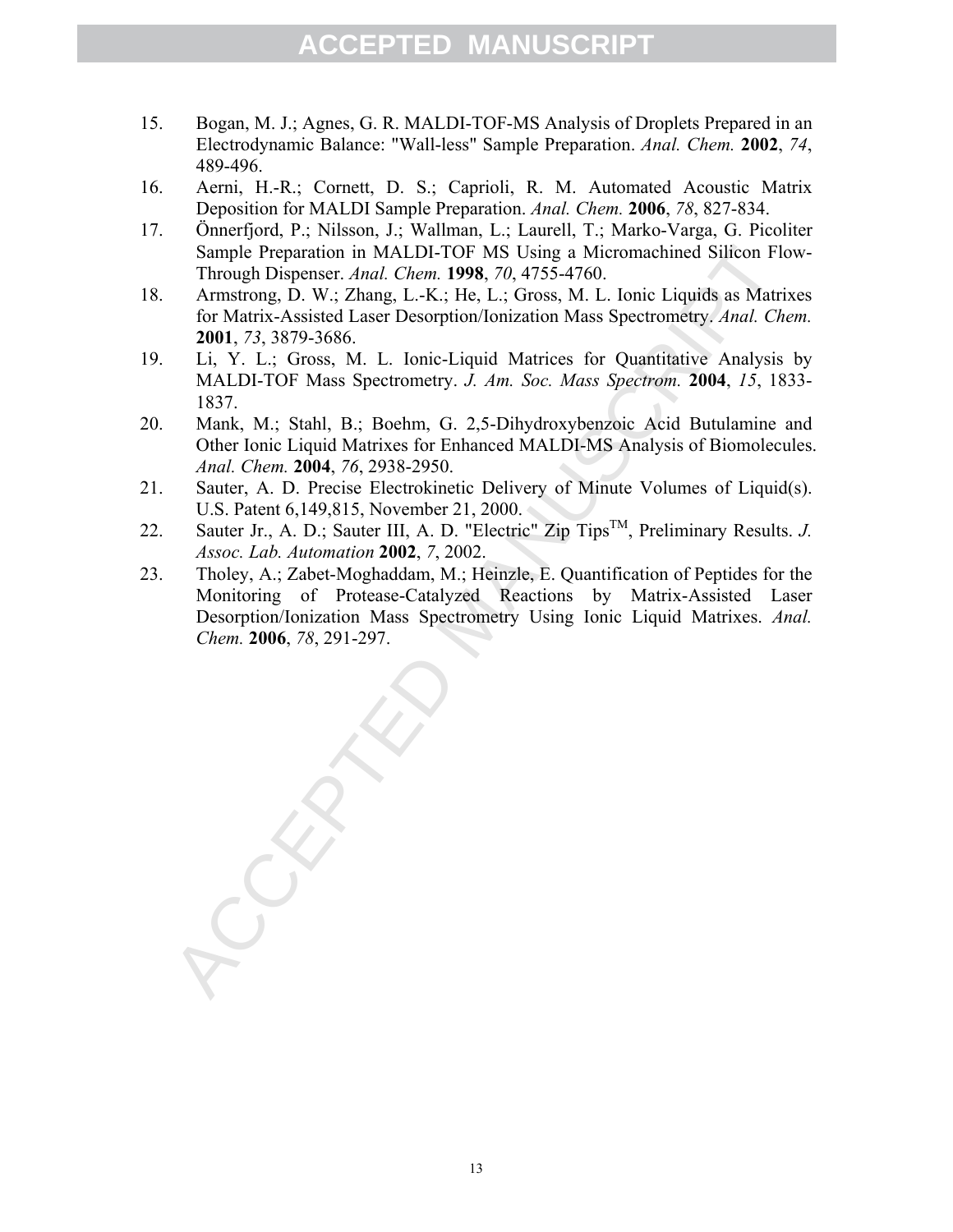#### **Figure Legends**

**Figure 1.** Schematic of a portable IBF nanoliter spotter for droplet deposition: (a) power supply module, (b) micrometer, (c) nanoliter wave inductor, (d) stainless steel MALDI plate, (e) electrical wire connected to ground, (f) electric wire connected to high voltage, (g) syringe holder, (h) syringe with a chemically treated capillary tip, (i) x-y adjustment stage.

bly module, (b) micrometer, (c) nanoliter wave inductor, (d) stainless steel MAL<br>
e, (e) electrical wire connected to ground, (f) electric wire connected to high volta<br>
syringe holder, (h) syringe with a chemically treate Figure 2. Comparison of peak intensities for normal-size spots deposited by an Eppendorf pipettor (open circles) and nanoliter spots deposited by the IBF spotter (50 nL, solid squares; 20 nL, open triangles) containing the same bradykinin amounts for MALDI using Bu-CHCA as the matrix. The three lines show the dynamic range for absolute quantitation of bradykinin based on molecular ion signal intensity. The slopes of these three lines are 2,680 (lower), 24,400 (middle) and 61,000 (upper).

**Figure 3.** Signal intensities from (A) 0.5 µL spots by using a Eppendorf pipettor using 1  $\mu$ M BK solution (0.5 pmol BK per spot); (B) nanoliter spots produced by ten multiple spottings (using IBF nanospotter) of 20 nL each of 1  $\mu$ M BK solution (0.2 pmol in each final spot). The final spot size was nearly identical to that of a 20 nL spot prepared in a single IBF deposition; (C) 20 nL nanoliter spot prepared by a single IBF spotting of 10 µM BK. The final Bu-CHCA concentration was 0.5 M in all three cases. Photographs of spots were taken using a Leica EZ4 microscope (Leica Microsystems Ltd, Switzerland). The light-colored circles are ridges outlining the spot area.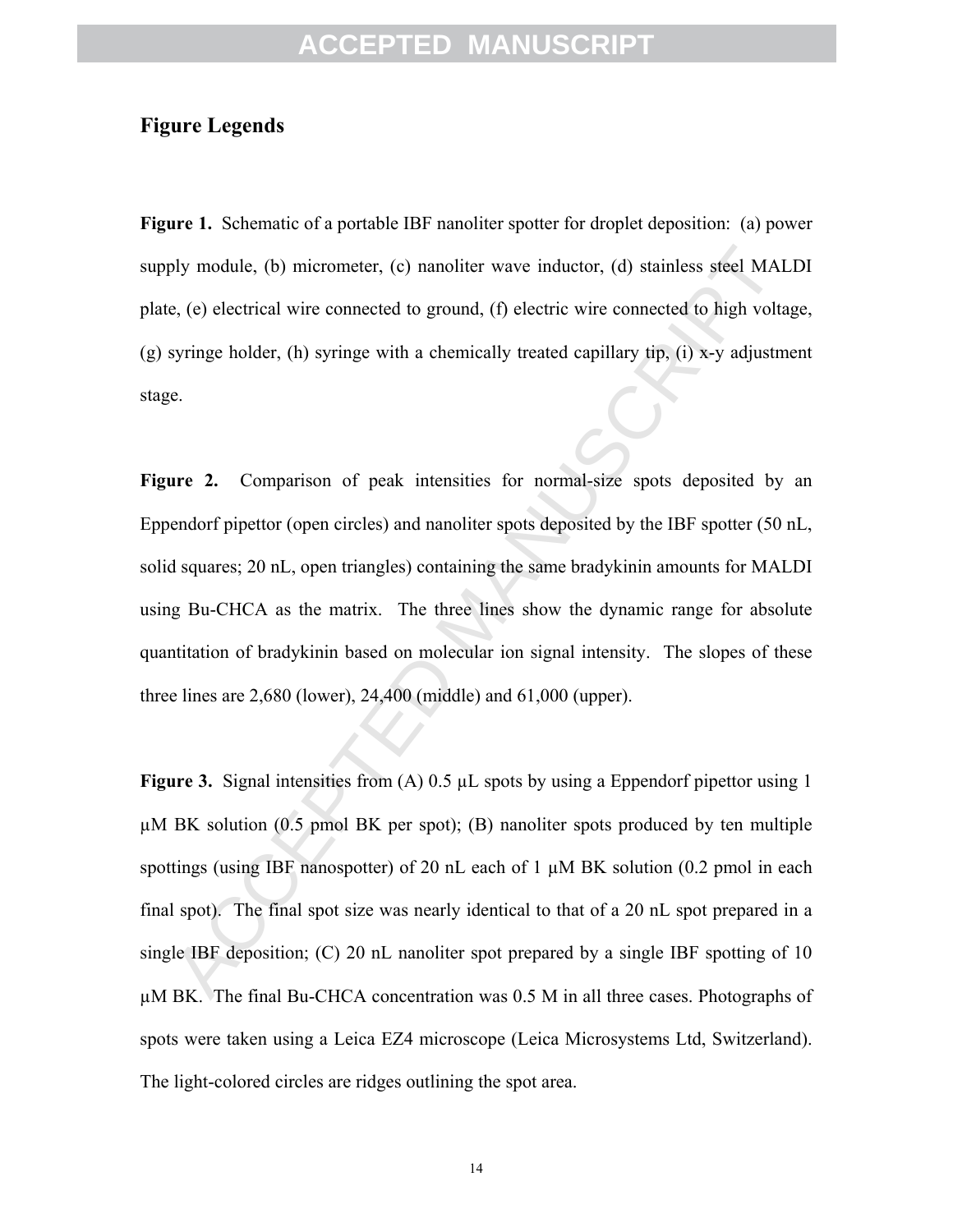

# **IBF nL MALDI spot Pipettor nL MALDI spot**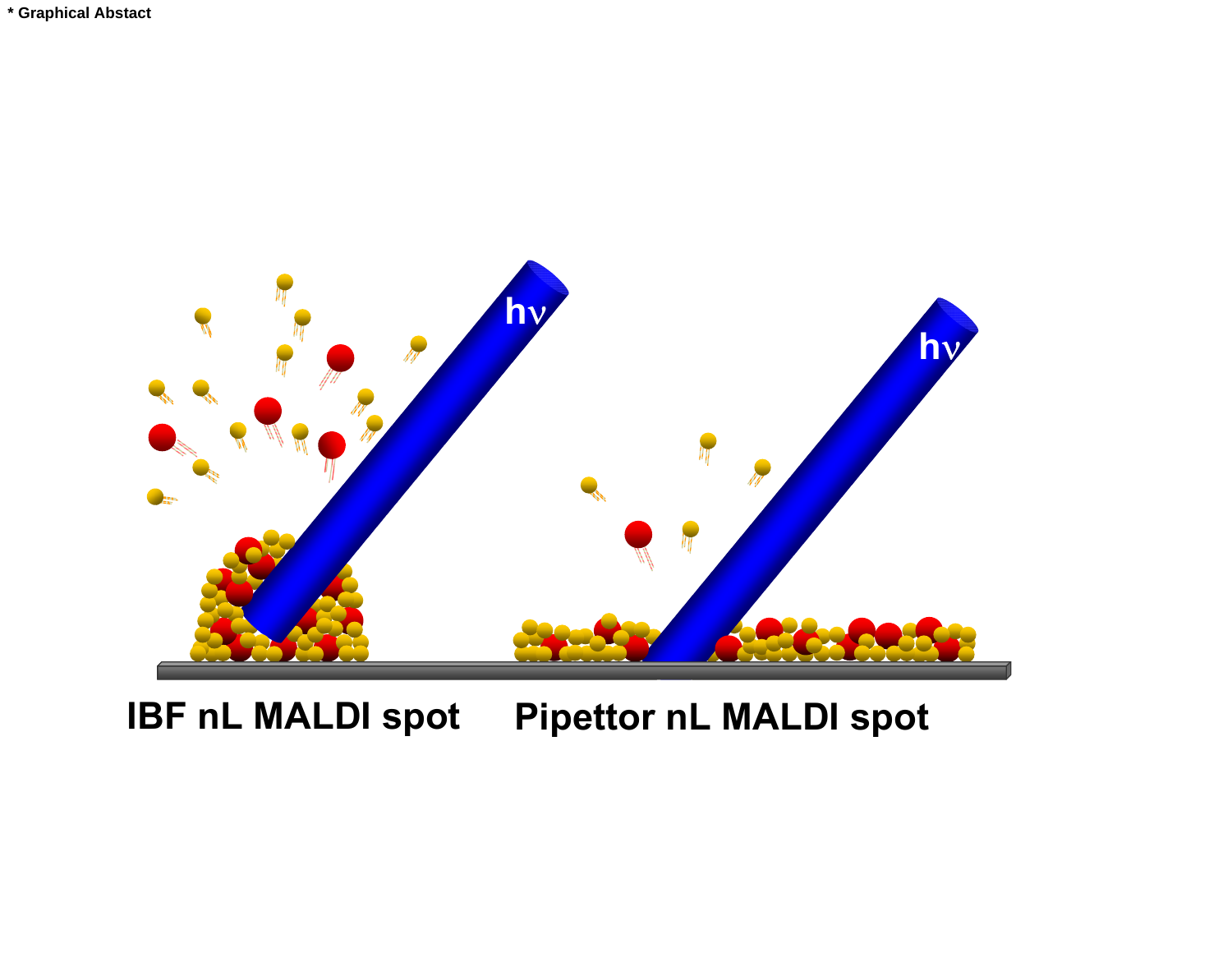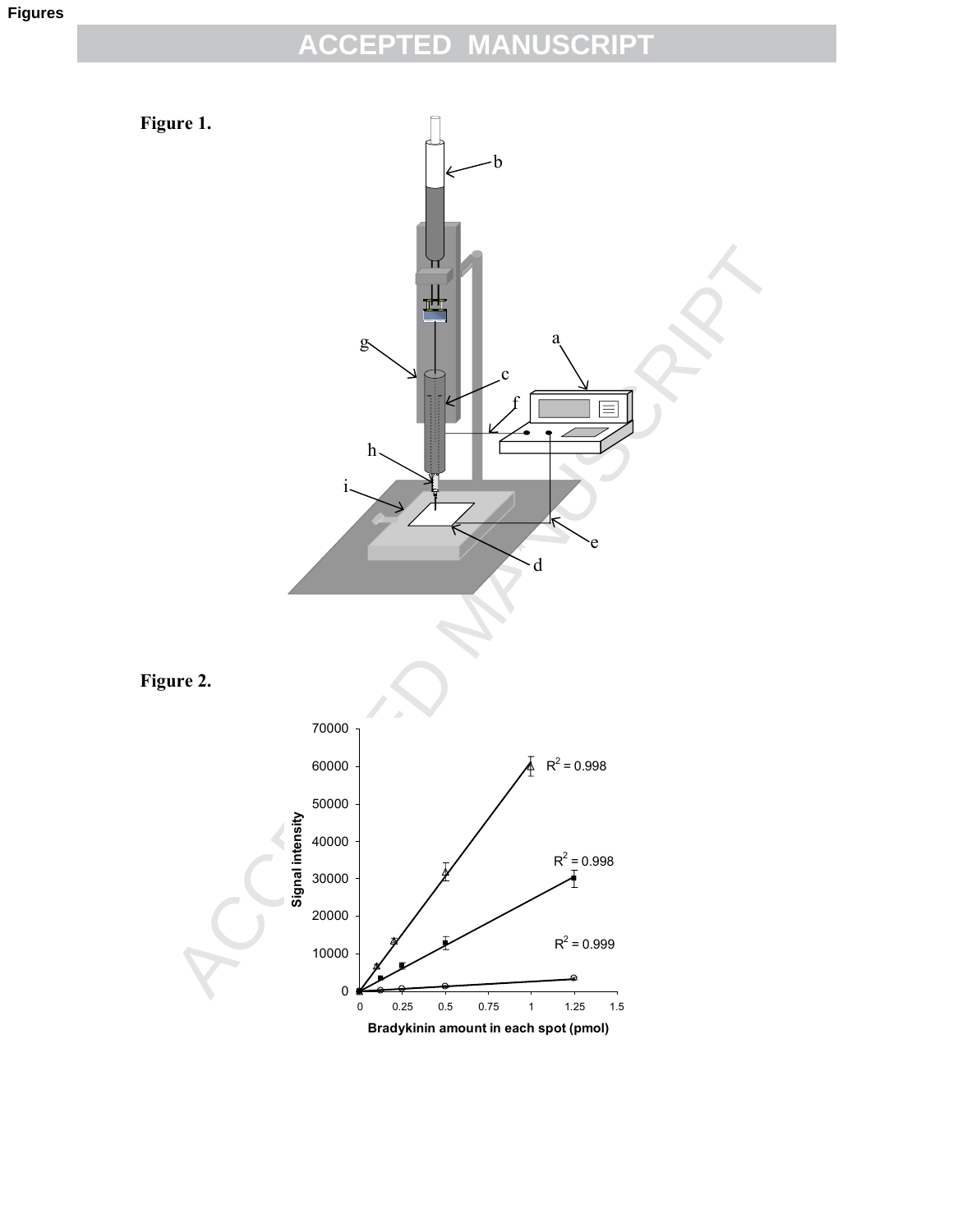